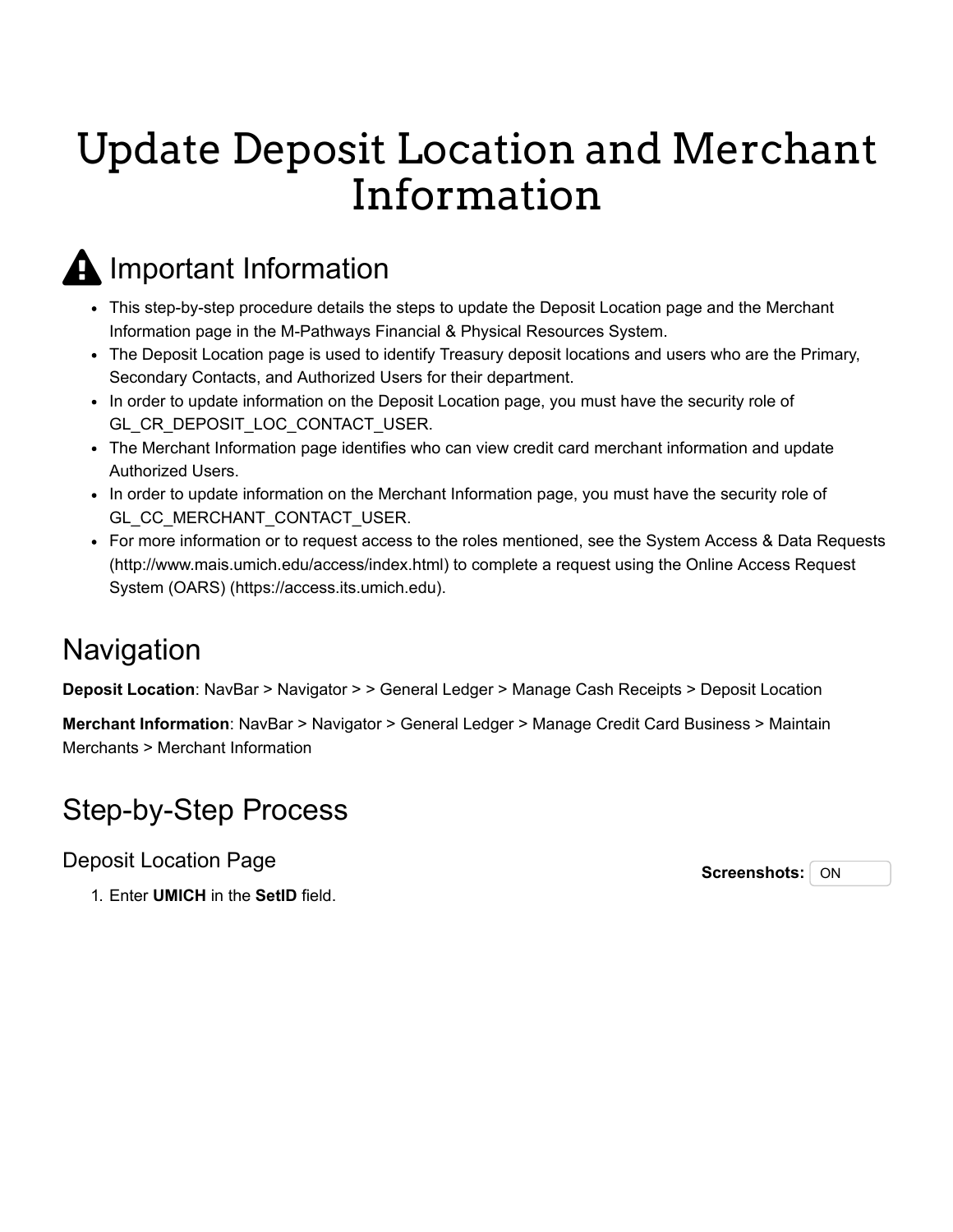| <b>Deposit Location</b>                                                                       |
|-----------------------------------------------------------------------------------------------|
| Enter any information you have and click Search. Leave fields blank for a list of all values. |
|                                                                                               |
| Find an Existing Value   Add a New Value                                                      |
|                                                                                               |
| <b>Search Criteria</b>                                                                        |
|                                                                                               |
| <b>UMICH</b><br>SetID = $\vee$<br>Q                                                           |
| 2<br>Location Code begins with $\vee$                                                         |
| Description begins with $\vee$                                                                |
| ■Include History □ Correct History □ Case Sensitive                                           |
| 3                                                                                             |
| Basic Search <b>&amp;</b> Save Search Criteria<br>Clear<br>Search                             |
|                                                                                               |
| Find an Existing Value   Add a New Value                                                      |
|                                                                                               |
|                                                                                               |

2. Enter the applicable number in the **Location Code** field.

**Note:** If **Location Code** is unknown, enter part or all of the description of the location in the **Description** field.

- 3. Click **Search**.
- 4. Review the information in the **Primary Contact** group box. To update, click Lookup **q** to find the appropriate user.

**Note: Primary Contact** is the location's first point of contact for Treasury to communicate any issues and news.

| <b>Deposit Location</b><br><b>Authorized Users</b><br>6                                                                                        |                                                                      |
|------------------------------------------------------------------------------------------------------------------------------------------------|----------------------------------------------------------------------|
| <b>Deposit Location</b>                                                                                                                        |                                                                      |
| SetID: UMICH<br>Location Code: 0463                                                                                                            |                                                                      |
| <b>Effective Date</b>                                                                                                                          | First 1 of 4 Last<br>Find   View All                                 |
| *Effective Date: 04/29/2016<br>BU<br>Inactive<br>*Status:<br>$\checkmark$                                                                      | $+$ $-$                                                              |
| MHealthy - Woto Office<br>*Description:                                                                                                        |                                                                      |
| <b>Primary Contact</b>                                                                                                                         | *Reporting                                                           |
| Q<br>4<br>CONTACT, CAM<br>Name:                                                                                                                | 311738<br>Q<br>Occupational Health<br>Department:<br><b>Services</b> |
| Q<br>Empl ID: 12345678<br>Unigname: camcon                                                                                                     | <b>Deposit Chartfields</b>                                           |
| <b>Secondary Contact</b>                                                                                                                       | Returned Item/Fee Chartfields                                        |
| $5 \mid_{\mathbb{Q}}$<br>CONTACT CONNIE<br>Name:                                                                                               |                                                                      |
| Q<br>EmpIID: 87654321<br>Unigname:   concon                                                                                                    | $\Box$ Fee Exempt                                                    |
| <b>同</b> Save<br>o <sup>t</sup> Return to Search<br>Previous in List<br>耳<br>Next in List<br>$H \equiv$<br>Deposit Location   Authorized Users | $\Box$ Add<br>Л<br>Update/Display<br><b>Include History</b>          |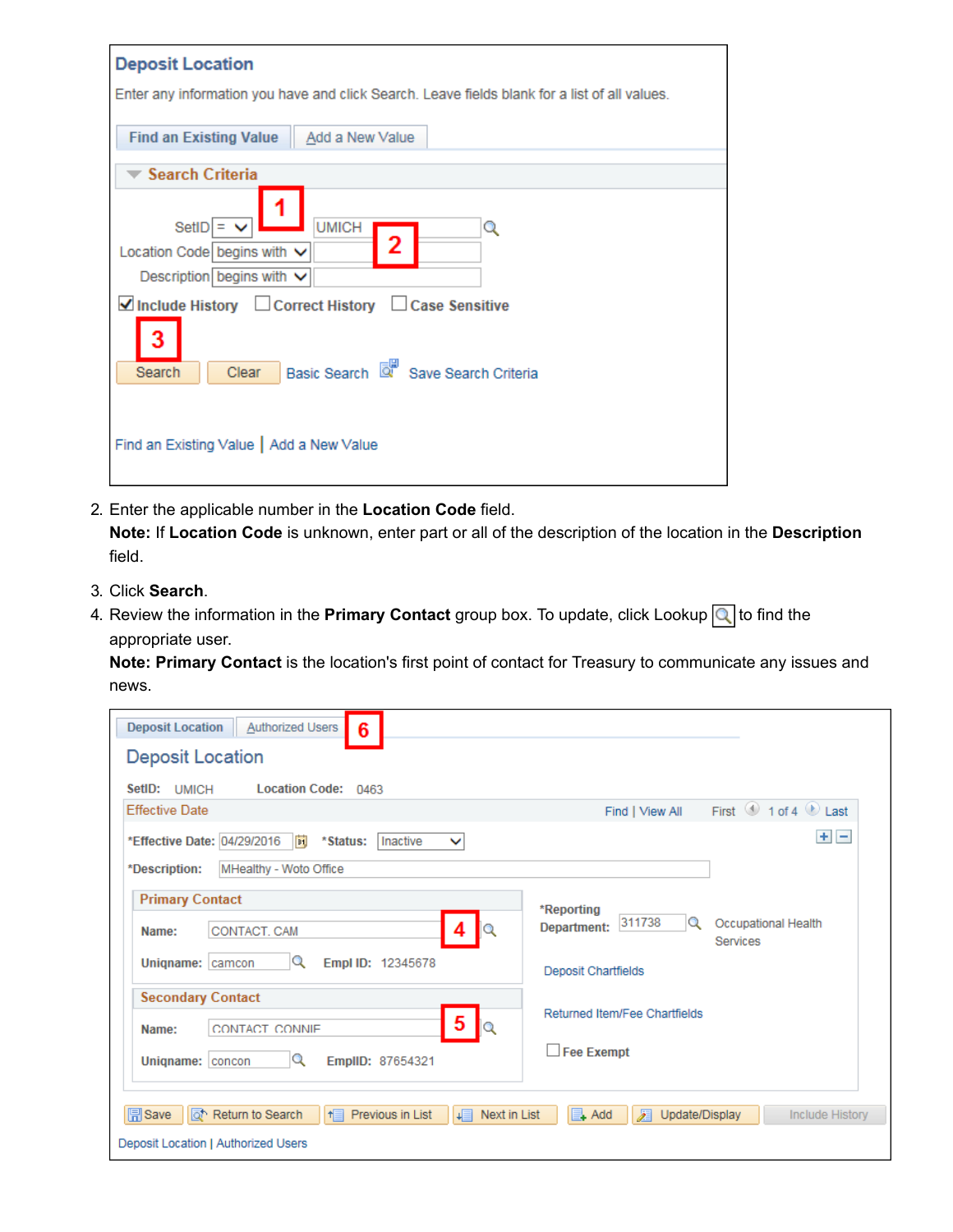- 5. Review the information in the **Secondary Contact** group box. To update, click Lookup **q** to find the appropriate user. **Notes:**
	- **Secondary Contact** is generally the supervisor of the **Primary Contact**.
	- The **Lookup** only works in the **Name** field in the **Primary Contact** and **Secondary Contact** group boxes.
- 6. Click the **Authorized Users** tab.

Update **Authorized Users** before they begin to make deposits. Promptly remove them when they no longer process deposits or cash receipt tickets.

7. To add an additional authorized user, click **Add Row | +** and use Lookup Q to find the appropriate user. **Note:** The Lookup **Q** only works in the **Name** field.

| <b>Authorized Users</b><br>Deposit Location      |                                  |                    |                              |                                           |                        |
|--------------------------------------------------|----------------------------------|--------------------|------------------------------|-------------------------------------------|------------------------|
| <b>Authorized Users</b>                          |                                  |                    |                              |                                           |                        |
| SetID:<br><b>UMICH</b>                           | Location Code: 0463              |                    |                              |                                           |                        |
|                                                  |                                  |                    | Personalize   Find   2       | First $\bigcirc$ 1-2 of 2 $\bigcirc$ Last |                        |
| <b>Name</b>                                      | Unigname                         | Empl ID            | Last Updated By Last Updated |                                           |                        |
| CONTACT, CAM                                     | CAMCON<br>Q<br>Q                 | 12345678           | <b>PSTRAIN</b>               | 05/04/2012 1:40PM                         | $+1$<br>-              |
| CONTACT, CONNIE                                  | Q<br>CONCON<br>Q                 | 87654321           | <b>INITIAL LOAD</b>          | 12/22/2009 9:44AM                         | 8                      |
|                                                  |                                  |                    |                              |                                           |                        |
|                                                  |                                  |                    |                              |                                           |                        |
| 9                                                |                                  |                    |                              |                                           |                        |
| <b>同</b> Save<br>a <sup>+</sup> Return to Search | Previous in List<br>$H_{\rm{H}}$ | +⊟<br>Next in List | $\mathbb{R}$ Add<br>∞        | Update/Display                            | <b>Include History</b> |
| Deposit Location   Authorized Users              |                                  |                    |                              |                                           |                        |

- 8. To delete an authorized user, click **Delete Row**  $\boxed{-}$ .
- 9. Click **Save**.

#### Merchant Information Page

1. Enter **UMICH** in the **SetID** field.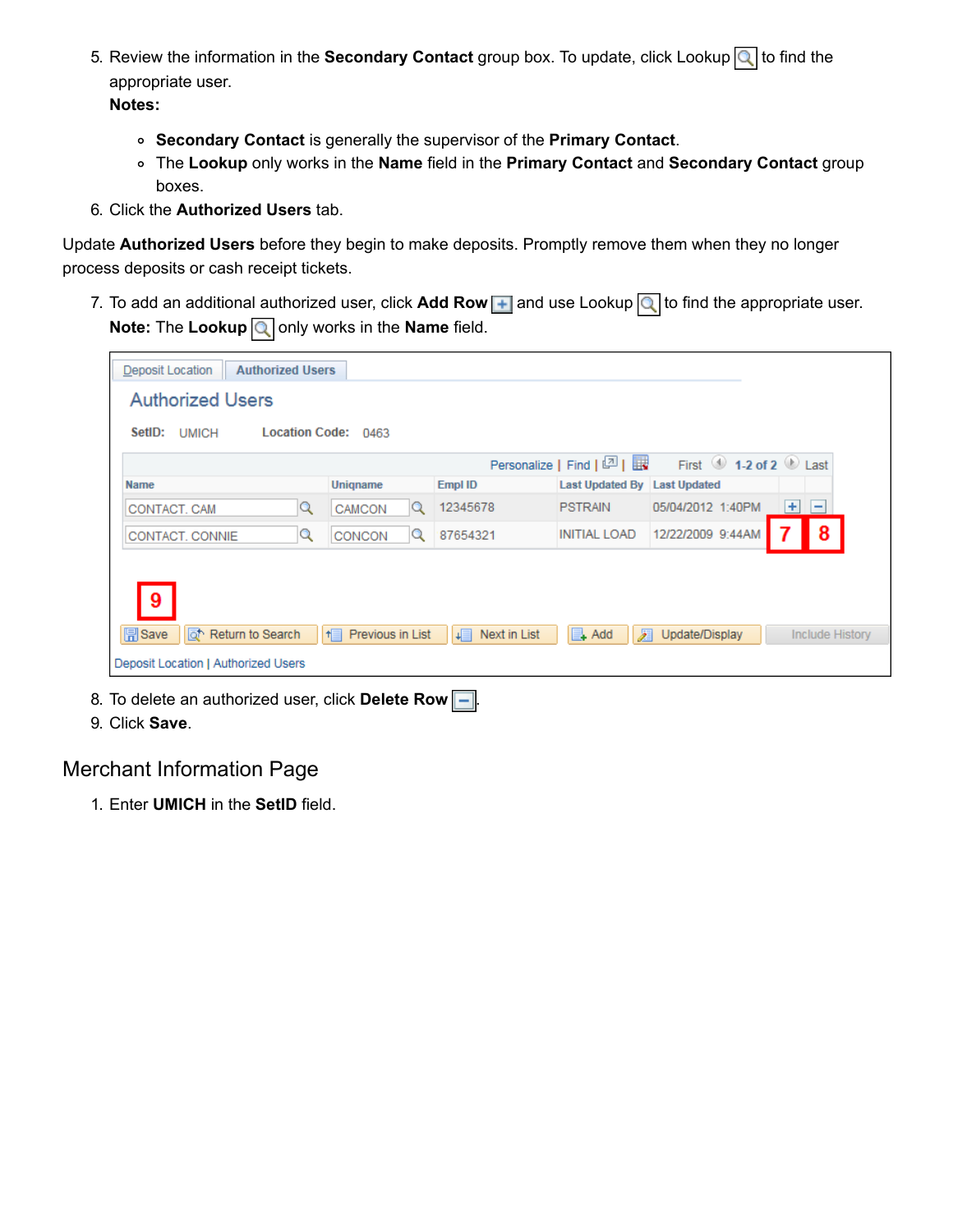| <b>Merchant Information</b>                                                                   |  |  |  |  |  |
|-----------------------------------------------------------------------------------------------|--|--|--|--|--|
|                                                                                               |  |  |  |  |  |
| Enter any information you have and click Search. Leave fields blank for a list of all values. |  |  |  |  |  |
|                                                                                               |  |  |  |  |  |
| <b>Find an Existing Value</b><br>Add a New Value                                              |  |  |  |  |  |
|                                                                                               |  |  |  |  |  |
| <b>Search Criteria</b>                                                                        |  |  |  |  |  |
| <b>UMICH</b><br>$SetID =$<br>Q                                                                |  |  |  |  |  |
| Merchant Number begins with $\vee$<br>2                                                       |  |  |  |  |  |
| Store Number begins with V                                                                    |  |  |  |  |  |
| Merchant Name begins with v                                                                   |  |  |  |  |  |
| Contact Name begins with $\vee$<br>Q                                                          |  |  |  |  |  |
| American Express Merch Number begins with ∨                                                   |  |  |  |  |  |
| Discover Merchant Number begins with $\vee$                                                   |  |  |  |  |  |
| ■Include History □ Correct History □ Case Sensitive                                           |  |  |  |  |  |
| Basic Search & Save Search Criteria<br>Search<br>Clear                                        |  |  |  |  |  |
|                                                                                               |  |  |  |  |  |
|                                                                                               |  |  |  |  |  |
|                                                                                               |  |  |  |  |  |

2. Enter the applicable number in the **Merchant Number** field.

**Note:** If **Merchant Number** is unknown, enter known information into the fields that follow.

- 3. Click **Search**.
- 4. Review the information to ensure the correct merchant displays.

**Note:** If incorrect information displays, complete a Merchant Change Form [\(http://www.finance.umich.edu/node/2195\) – available on the Treasurer's](http://www.finance.umich.edu/node/2195) [Office website](http://www.finance.umich.edu/treasury) [\(http://www.finance.umich.edu/treasury\) and email it to merchantservices@umich.edu](mailto:merchantservices@umich.edu) (mailto:merchantservices@umich.edu).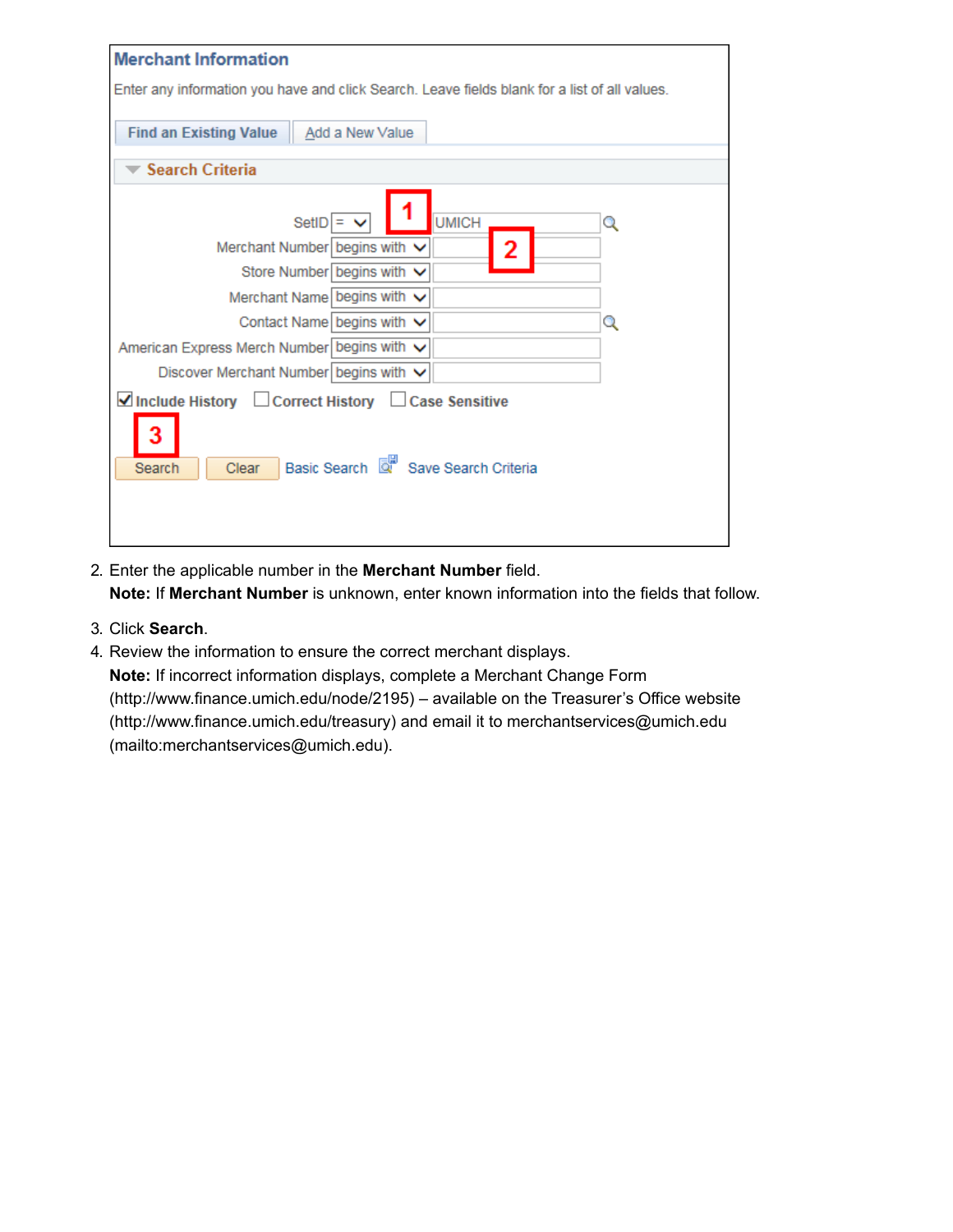| <b>Merchant</b>                                                                                  | <b>Merchant Equipment</b><br><b>Authorized Users</b><br><b>Merchant Notes</b>                                                                   |                                                                              |  |  |  |  |  |
|--------------------------------------------------------------------------------------------------|-------------------------------------------------------------------------------------------------------------------------------------------------|------------------------------------------------------------------------------|--|--|--|--|--|
| 5<br>SetID:                                                                                      | <b>Merchant Number:</b><br>001346718                                                                                                            |                                                                              |  |  |  |  |  |
|                                                                                                  |                                                                                                                                                 | First $\langle 0 \rangle$ 1 of 5 $\langle 0 \rangle$ Last<br>Find   View All |  |  |  |  |  |
| *Effective Date:                                                                                 | 02/02/2012<br>Inactive<br>FÜ<br>*Status:<br>$\checkmark$                                                                                        | $+ -$                                                                        |  |  |  |  |  |
| *Merchant Name:                                                                                  | <b>MHealthy Active U</b>                                                                                                                        | 0546<br>Store No.:                                                           |  |  |  |  |  |
| *Street Address:                                                                                 | 2850 S Industrial Hwy                                                                                                                           | 311737<br>*Reporting<br><b>UMH Active U Charity</b><br>Q                     |  |  |  |  |  |
| <b>Building Address:</b>                                                                         | Suite 600                                                                                                                                       | Department:<br>Challenge                                                     |  |  |  |  |  |
| *City:                                                                                           | MI<br>Ann Arbor<br>*State:<br>*Zip:                                                                                                             | 48104<br><b>Campus Zip:</b>                                                  |  |  |  |  |  |
| <b>Primary Contact</b><br><b>Secondary Contact</b><br><b>IT Contact</b>                          |                                                                                                                                                 |                                                                              |  |  |  |  |  |
| Processing Method:   Internet<br>Merchant Category Code: 8062<br><b>HOSPITALS</b><br>$\check{ }$ |                                                                                                                                                 |                                                                              |  |  |  |  |  |
| American Express Merchant Num: 0000000000<br><b>Discover Merchant Num:</b><br>00000000000000     |                                                                                                                                                 |                                                                              |  |  |  |  |  |
| <b>Revenue Chartfields</b>                                                                       | <b>PCI Issue</b><br>$\Box$ Recurring Transactions<br>Fee Chartfields                                                                            | Card Not Present Transactions                                                |  |  |  |  |  |
| <b>同</b> Save                                                                                    | o Return to Search<br>Previous in List<br>→■<br>Next in List<br>$H_{\Box}$<br>Merchant   Merchant Equipment   Authorized Users   Merchant Notes | $\Box$ Add<br>ℱ<br>Update/Display<br><b>Include History</b>                  |  |  |  |  |  |

- 5. Click the **Merchant Equipment** tab.
- 6. Review the information displayed.

**Note:** If incorrect information displays, complete a Merchant Change Form

[\(http://www.finance.umich.edu/node/2195\) – available on the Treasurer's](http://www.finance.umich.edu/node/2195) [Office website](http://www.finance.umich.edu/treasury) [\(http://www.finance.umich.edu/treasury\) and email it to merchantservices@umich.edu](mailto:merchantservices@umich.edu)

(mailto:merchantservices@umich.edu).

| Merchant    | <b>Merchant Equipme</b>                 | <b>Authorized Users</b><br>$\overline{\mathbf{z}}$                                                  | <b>Merchant Notes</b>         |                                   |         |
|-------------|-----------------------------------------|-----------------------------------------------------------------------------------------------------|-------------------------------|-----------------------------------|---------|
| SetID:      | <b>Merchant Number:</b><br><b>UMICH</b> | 001346718                                                                                           |                               |                                   |         |
|             |                                         |                                                                                                     |                               | Personalize   Find   2            |         |
| *Make       |                                         | <b>Model</b>                                                                                        | <b>Terminal Serial Number</b> | <b>Terminal ID/ V Number</b>      |         |
|             | Q                                       | Q                                                                                                   |                               |                                   |         |
| $\Box$ Save | Return to Search                        | Previous in List<br>$H \equiv$<br>Merchant   Merchant Equipment   Authorized Users   Merchant Notes | L∎<br>Next in List            | $\Box$ Add<br>ℱ<br>Update/Display | Include |

7. Click the **Authorized Users** tab.

Update **Authorized Users** before they begin to process credit cards. Promptly remove them when they no longer process credit cards.

8. To add an additional authorized user, click **Add Row | +** and use Lookup Q to find the applicable user. **Note:** The Lookup **q** only works in the **Name** field.